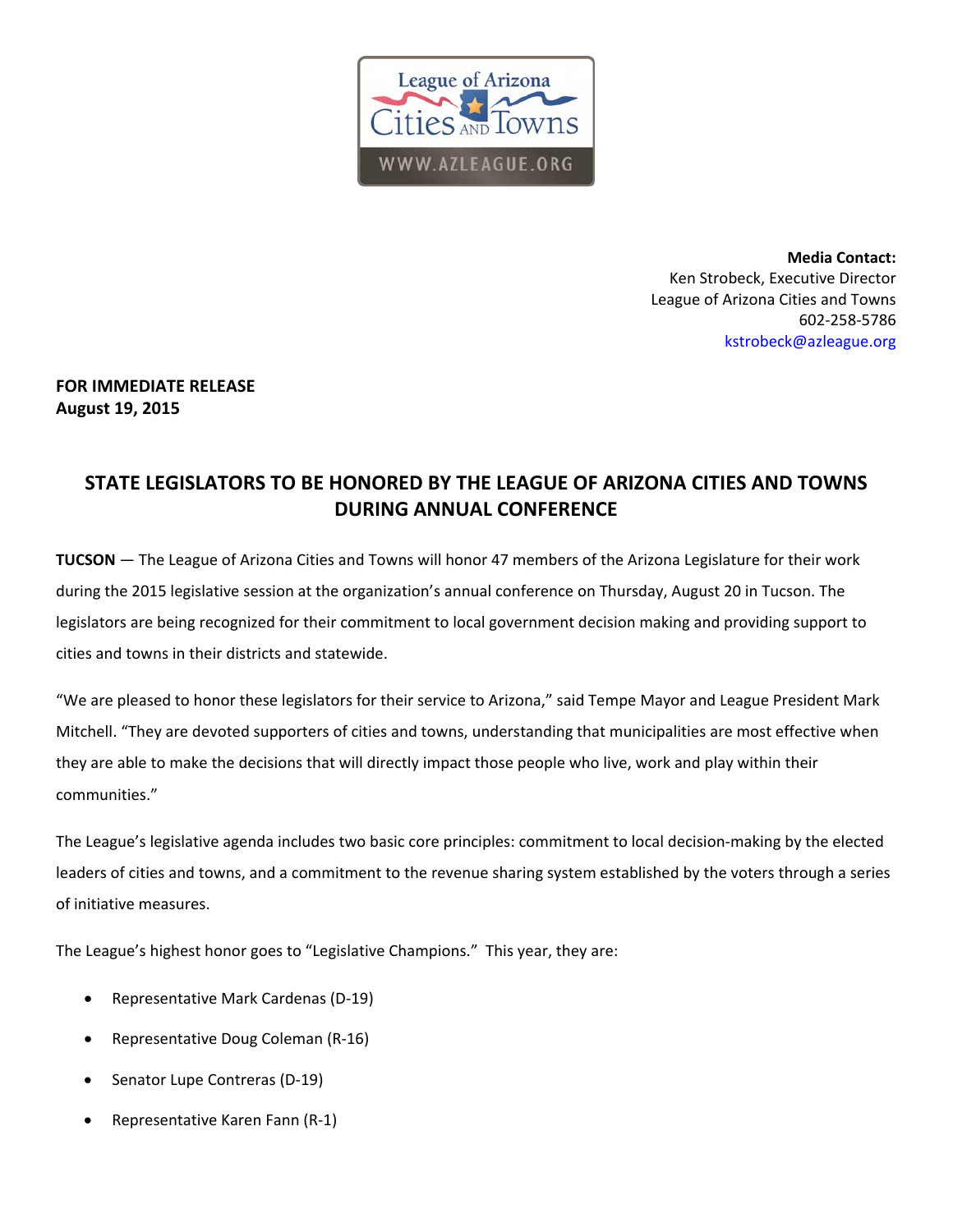- Representative Jay Lawrence (R‐23)
- Representative Eric Meyer (D‐28)
- Representative Rebecca Rios (D‐27)
- Senator Bob Worsley (R-25)

Additionally, these legislators are being recognized as "Friends of Cities and Towns."

- Representative John Christopher Ackerley (R-2)
- Representative Lela Alston (D‐24)
- Representative Brenda Barton (R‐6)
- Representative Sonny Borrelli (R‐5)
- Representative Russell Bowers (R‐25)
- Representative Paul Boyer (R‐20)
- Representative Kate Brophy McGee (R‐28)
- Senator Olivia Cajero Bedford (D‐3)
- Representative Noel Campbell (R‐1)
- Representative Heather Carter (R‐15)
- Senator Andrea Dalessandro (D‐2)
- Senator Jeff Dial (R‐18)
- Senator Adam Driggs (R‐28)
- Representative Diego Espinoza (D‐19)
- Senator Steve Farley (D‐9)
- Representative Charlene Fernandez (D‐4)
- Representative Randy Friese (D‐9)
- Representative Rick Gray (R‐21)
- Senator Katie Hobbs (D‐24)
- Senator John Kavanagh (R‐23)
- Representative Jonathan Larkin (D‐30)
- Senator Debbie Lesko (R‐21)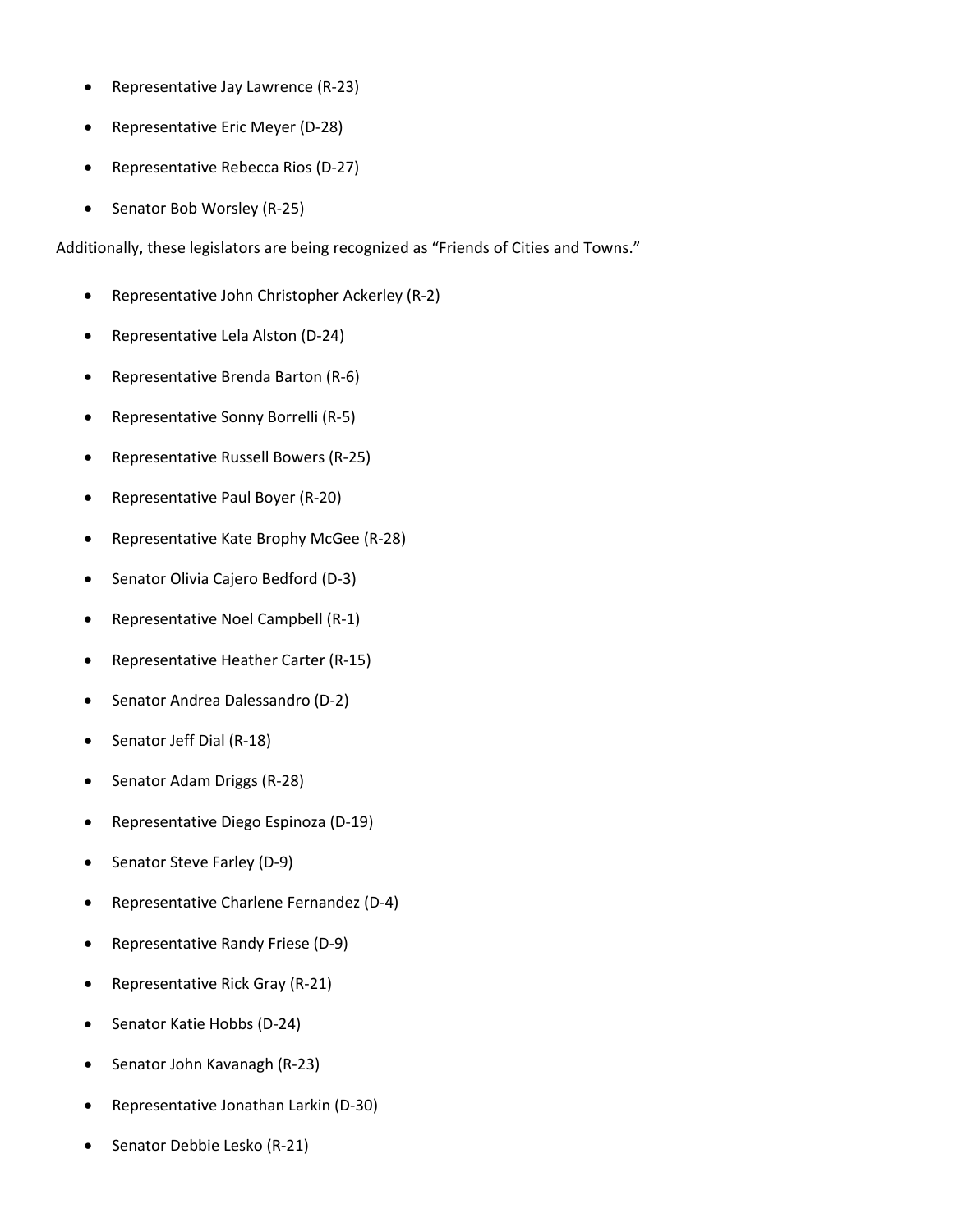

- Representative Stefanie Mach (D‐10)
- Representative Debbie McCune Davis (D‐30)
- Representative Justin Olson (R‐25)
- Representative Lisa Otondo (D‐4)
- Senator Lynne Pancrazi (D‐4)
- Senator Steve Pierce (R‐1)
- Representative Frank Pratt (R‐8)
- Senator Martin Quezada (D‐29)
- Representative Bob Robson (R‐18)
- Representative Andrew Sherwood (D‐26)
- Representative T.J. Shope (R‐8)
- Representative Victoria Steele (D‐9)
- Representative Bob Thorpe (R‐6)
- Representative Kelly Townsend (R‐16)
- Representative Michelle Ugenti (R‐23)
- Representative Jeff Weninger (R‐17)
- Representative Bruce Wheeler (D‐10)

 "Cities and towns are where the economic activity of the state occurs and where nearly 80 percent of the people live," said League Executive Director Ken Strobeck. "The state of Arizona is economically strong when its cities and towns are successful and when we work in partnership with state government to provide excellent services to our shared constituents," he said.